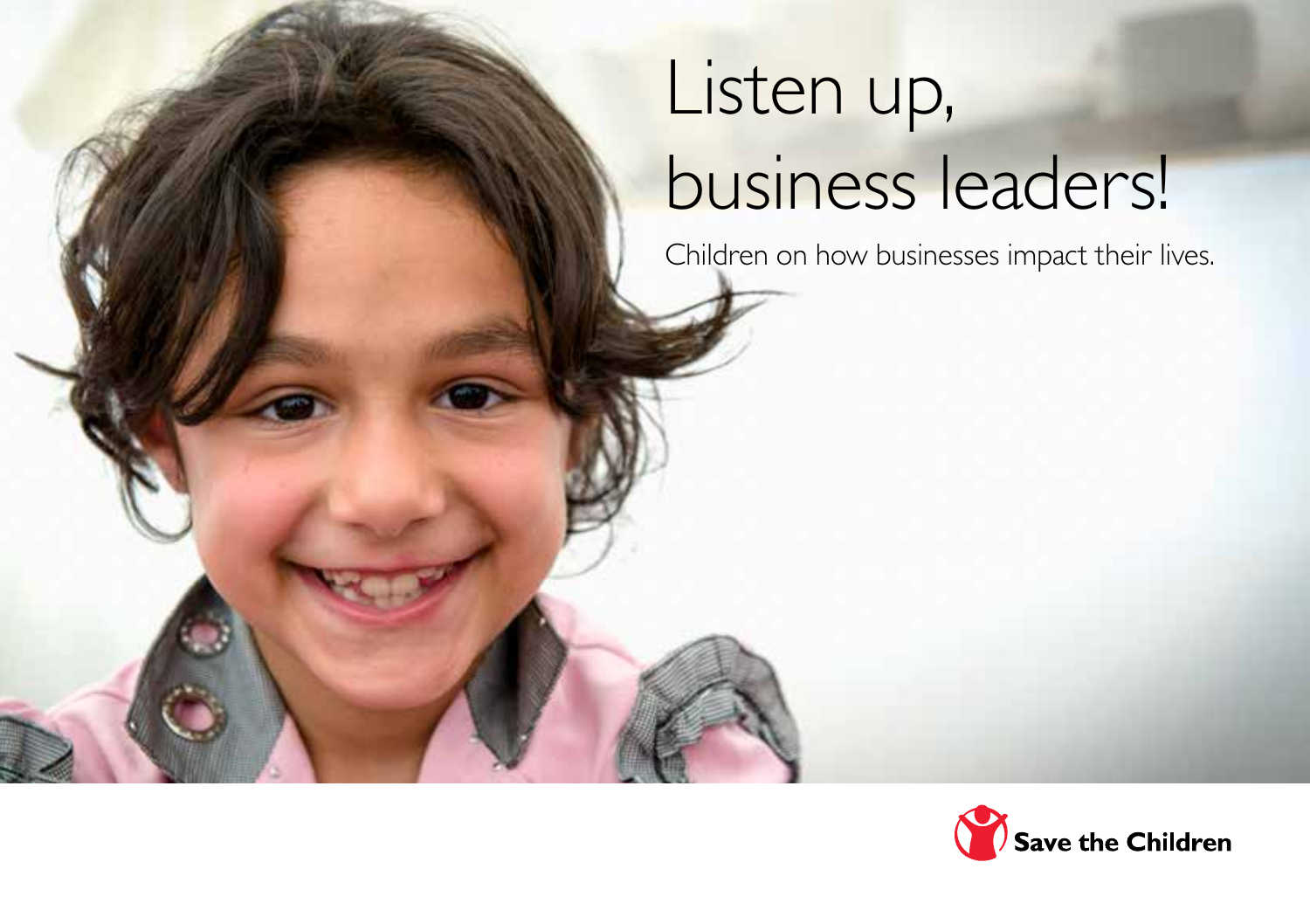

## **Save the Children fights for children's rights and helps them fulfil their potential.**

The UN Convention on the rights of the Child is the foundation of all our work. It states that all children have the right to be heard in all matters that concern them.

Save the Children supports the active participation of boys and girls in all our activities. We believe children are the experts on their own lives. We make sure that children's recommendations influences policies, decision making and actions, locally, nationally and globally.

Among many things, Save the Children carried out consultations with children and young people to influence the outcome of the Children's Rights and Business Principles. We have longstanding, concrete experience working with companies to realize the rights of children.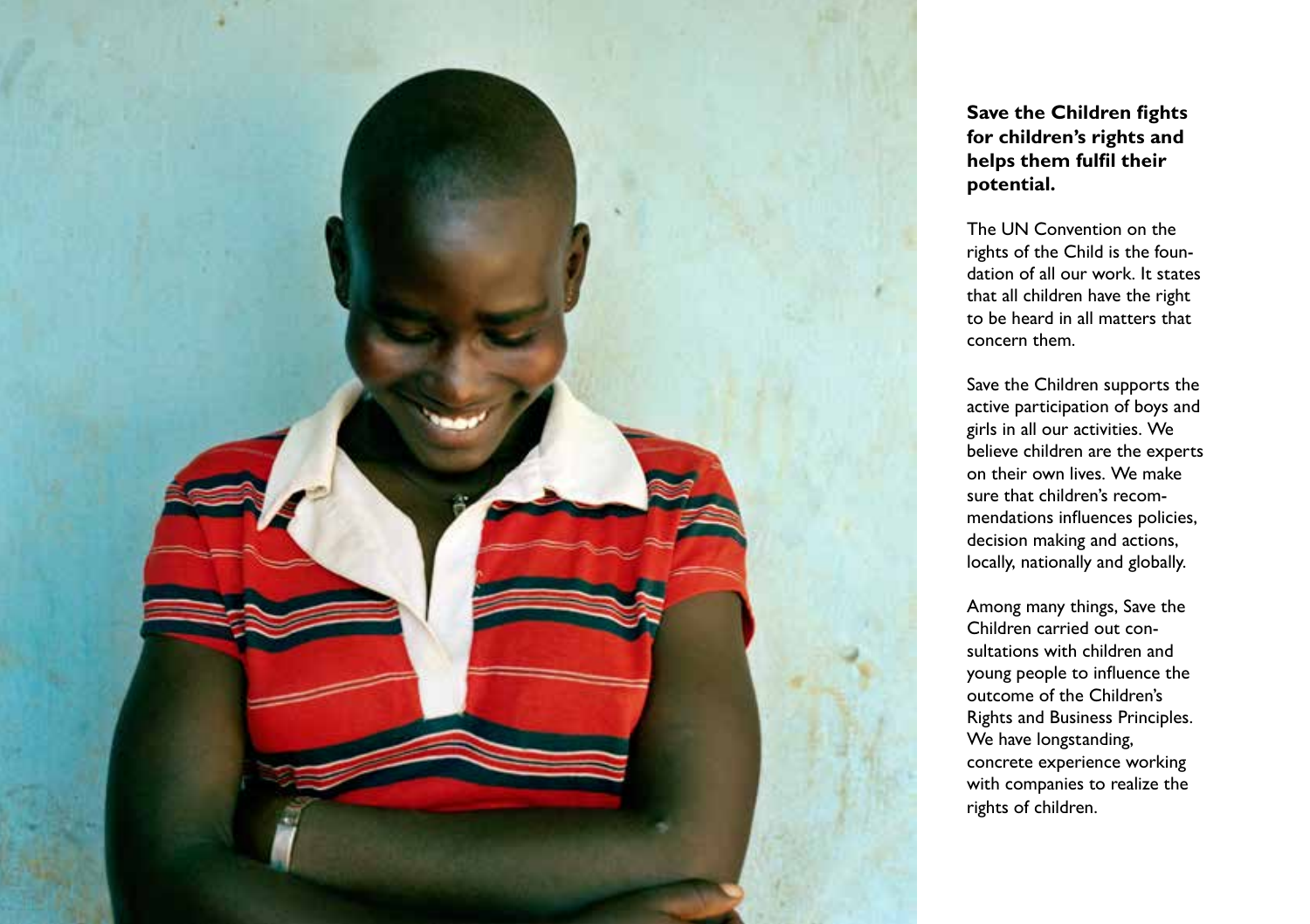"…not just listen or read what we say, but take it into account." Girl, Costa Rica

**About this product:** The views from children in this booklet are taken from several consultations with children about corporate social responsibility; the Children's Rights and Business Principles and from child rights reporting, especially regarding the impact of the business sector. The quotes are anonymous and not connected to the photographs.

Photographs: Cover: CJ Clarke/Save the Children; page 2: Anna Kari, Luke Varley/Save the Children; page 3: Dan Alder/Save the Children; page 4: GMB Akash/Panos Pictures; page 5: Luca Kleve-Ruud; page 6: Rob Holden/Save the Children; page 7: Susan Warner/Save the Children; page 8: Poulomi Basu/Save the Children.

Save the Children Sweden 2013 Rädda Barnen, SE-107 88 Stockholm, Sweden, Telephone: + 46 8 698 90 00, info@rb.se, www.raddabarnen.se, http://resoursecentre.savethechildren.se

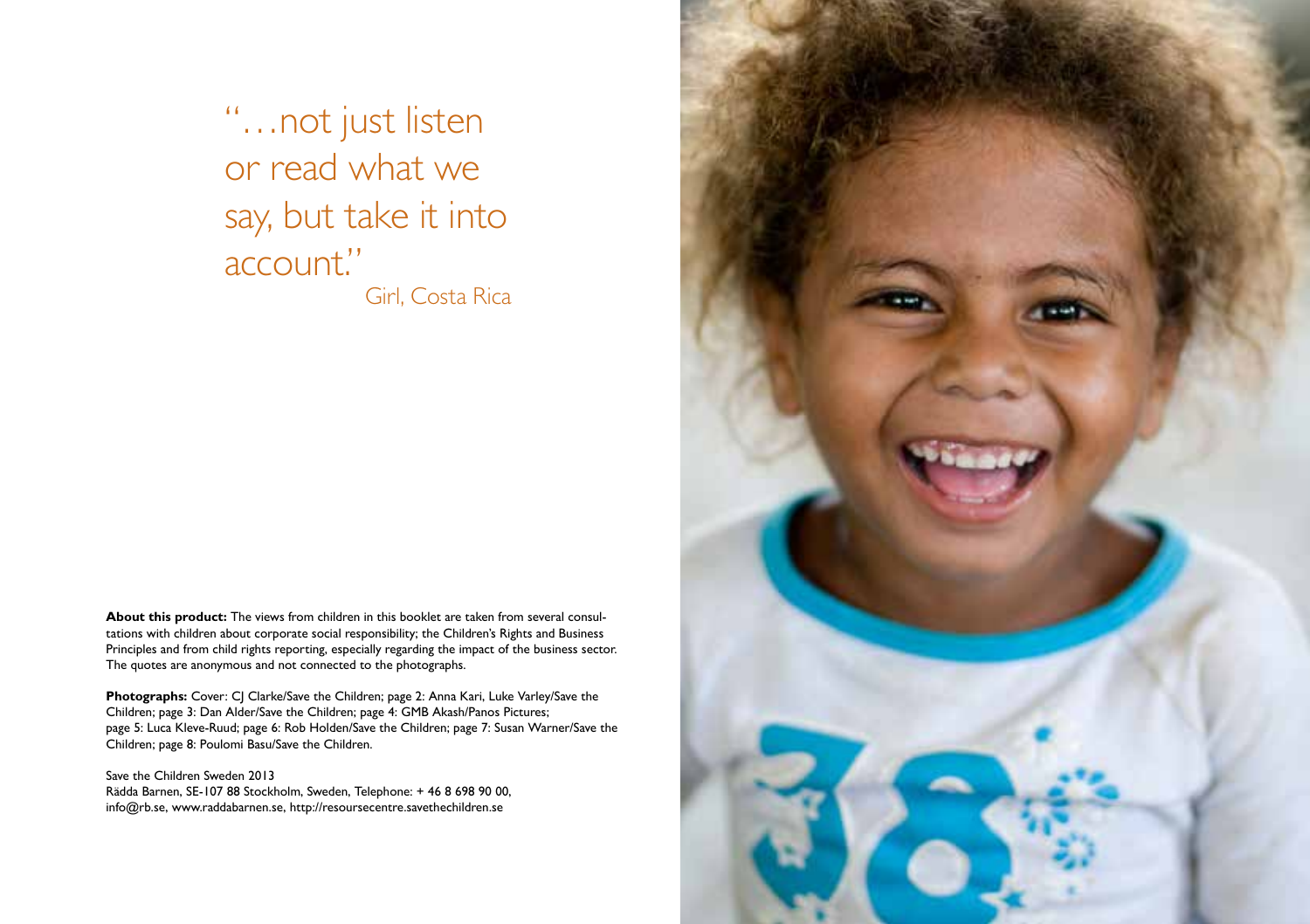"Consult children about the possible effect of the product/ advertisement before launching them." Young person, Philippines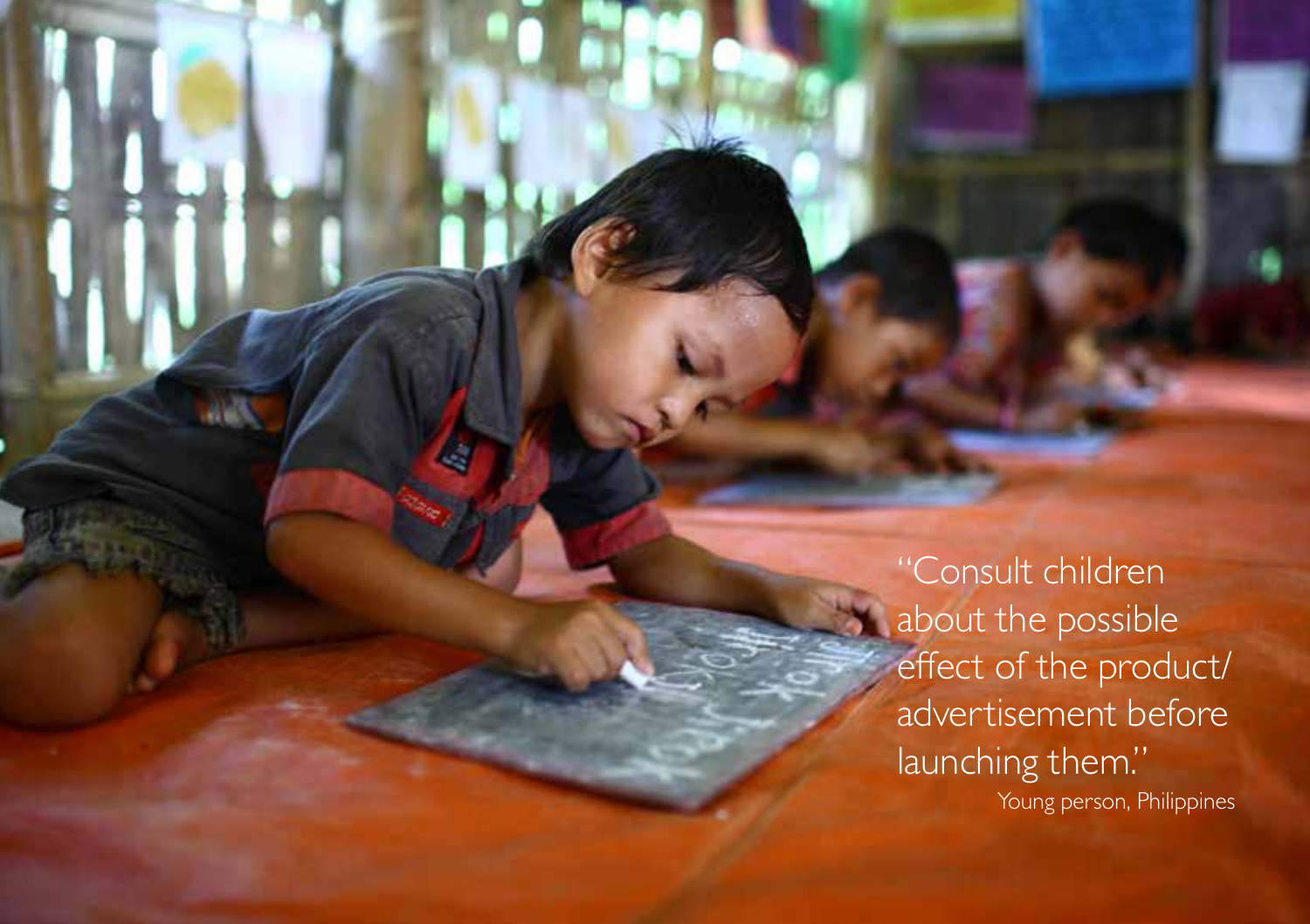"Pay our parents adequately so that children do not have to drop out of school"

Boy, 13 years old, India

## **Businesses are change**

**agents.** The private sector is increasingly becoming the primary driver of economies, and companies have immense power to impact social development. Businesses have a unique opportunity to act as change agents for human and children's rights.

**The ultimate definition of sustainability.** Your business affects children's

lives. Children are your future employees, customers, business leaders, and source of your survival and success. Children's rights are essential for sustainability issues. When you make a commitment to support children's rights, you act long term. You affect children in your workplace, marketplace and community. You can help children grow and develop to their full potential.

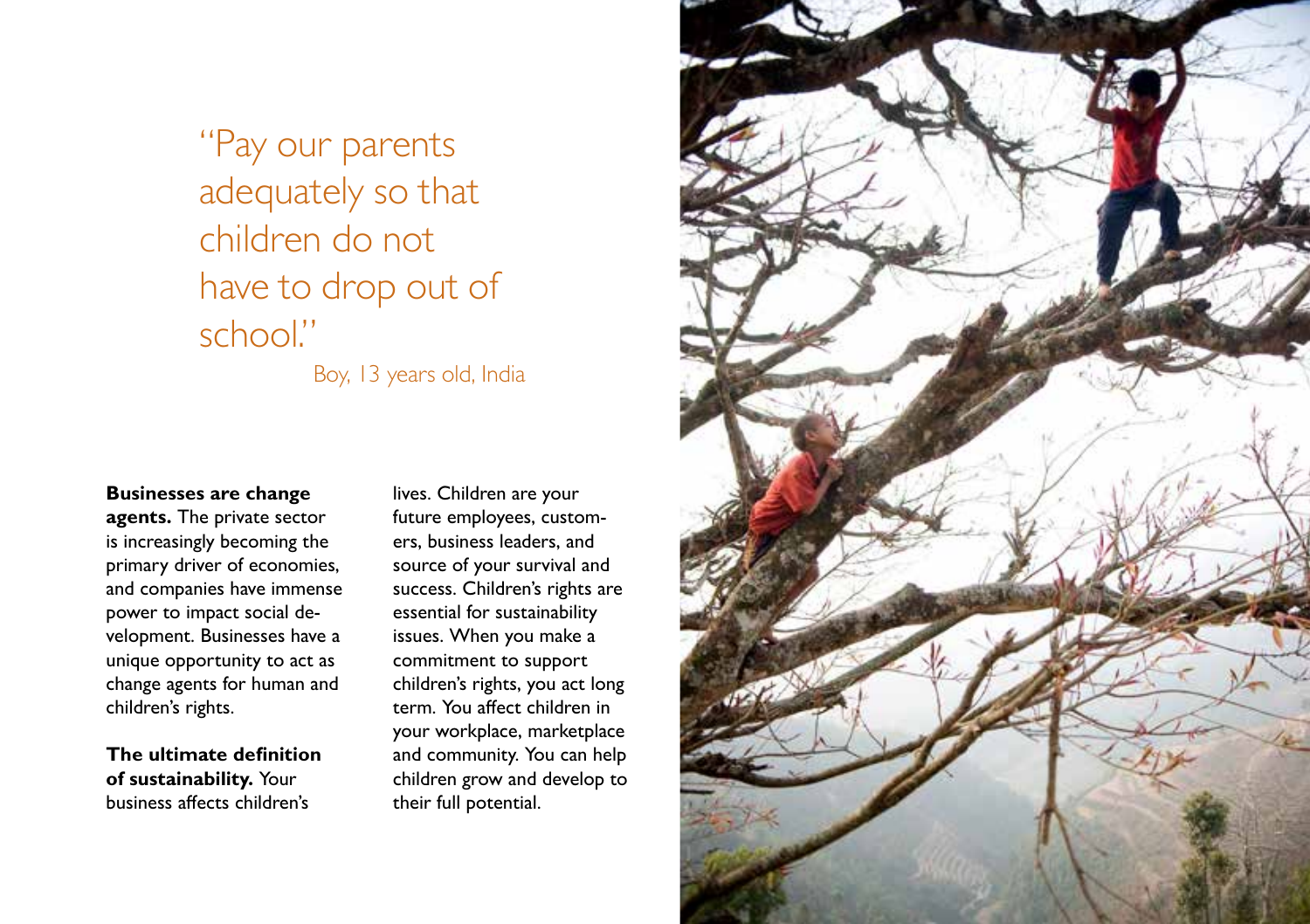

"Helping children will give a company publicity which is an asset. It will help them gain recognition and support from the community." Young person, Peru

**Children know a lot. Listen to them.** Children and young people are important and can contribute to positive change. Therefore we must listen to what children have to say and act on it. Save the Children consult children worldwide and we know that children

want companies to act in a responsible way, to contribute to the development of their communities and to avoid polluting the environment. Above all, children want companies to listen to what they have to say and take their recommendations into account.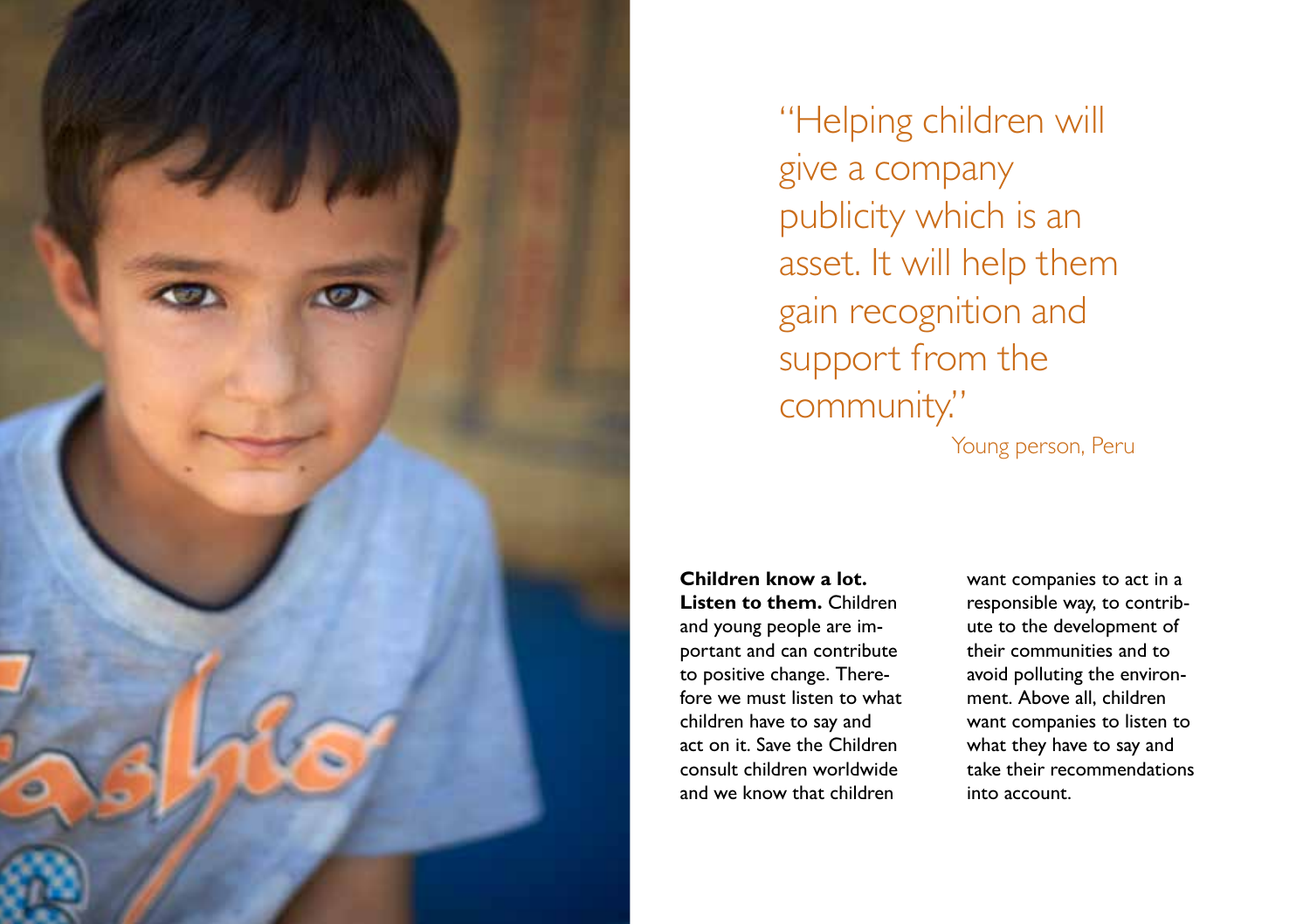"...it is important that businesses work... to better understand human rights and the implications their actions have over people's lives." Young person, Paraguay

**Children's Rights and Business Principles - a wide range of important issues.** Save the Children initiated the process of developing the Children's Rights and Business Principles, together with the UN Global Compact and UNICEF. The ten Principles cover a wide

range of important child rights issues. They call upon all companies worldwide to evaluate how they affect the rights and living conditions of children, and to take action throughout the entire value chain, from purchasing, production and processing, to marketing, re-sellers and end users.